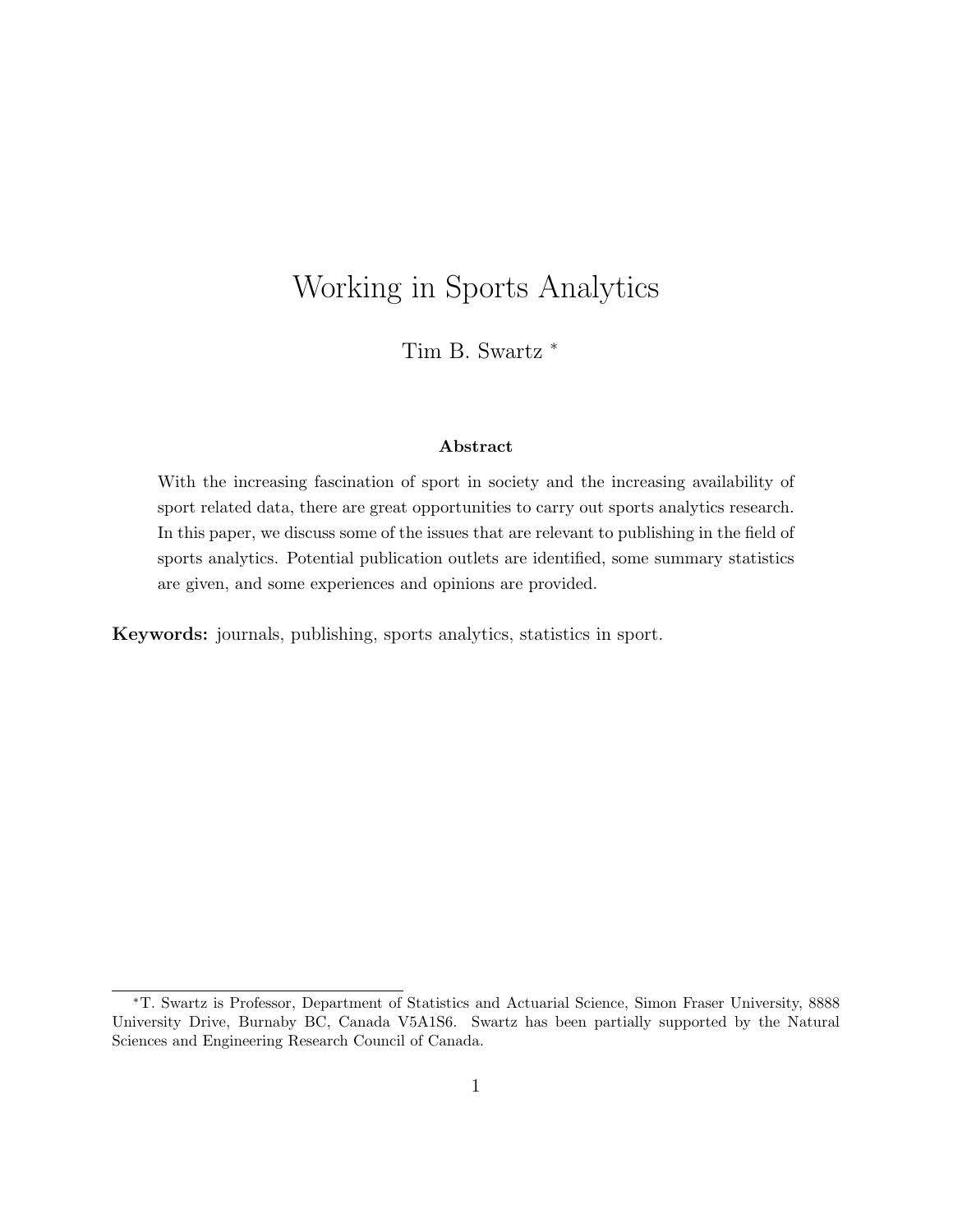### 1 Introduction

One of the questions that I often hear is "Where should I attempt to publish my sports statistics research?" At the outset, I wish to stress that this is not a rigorous academic paper. Rather, it is a highly opinionated commentary based largely on my personal experiences where I attempt to provide some insight with respect to the above question, and more generally, working in sports analytics. At a minimum, I hope that the compiled list of potential outlets may be useful to new researchers in sports analytics.

A difficulty with the entire exercise is that the definition of sports analytics is not so clear. I will not even attempt to define sports analytics as there is bound to be disagreement in any definition. For example, the topic of player evaluation is surely a sports analytics problem. However, it could be viewed as a financial problem if the primary interest is the management of cap space. As another example, playing a game optimally with respect to tactics and formation is surely a sports analytics problem. However, to play optimally, players ought to consider their diet. Is this a sport analytics problem or a nutrition problem?

Another problematic definition is "sport" itself. For example, I am sure that disagreements exist on the sport/non-sport classification of hiking, horse racing and darts. For this investigation, I take a broad view of sport but insist that a legitimate sport needs to have a competitive component.

In the following sections, I give rough categorical rankings for publication outlets beginning with the most favourable. Within each category, I provide some biased discussion and anecdotes. However, before proceeding to the assessments, I discuss some general issues related to sports research and publishing. I conclude with a short discussion.

#### 1.1 Criteria of a good paper

I think that the best sports statistics contributions have two components: (1) they address a real sporting problem and (2) they contain statistical novelty. Strangely, these two criteria can sometimes conflict. When you solve a real sporting problem, you would like the work to attract mainstream attention. And for your work to be embraced by the world, it cannot be excessively technical. If it is technical, then you better have nice visualizations that can be appreciated by coaches, team management and fans (e.g. Goldsberry and Weiss 2013).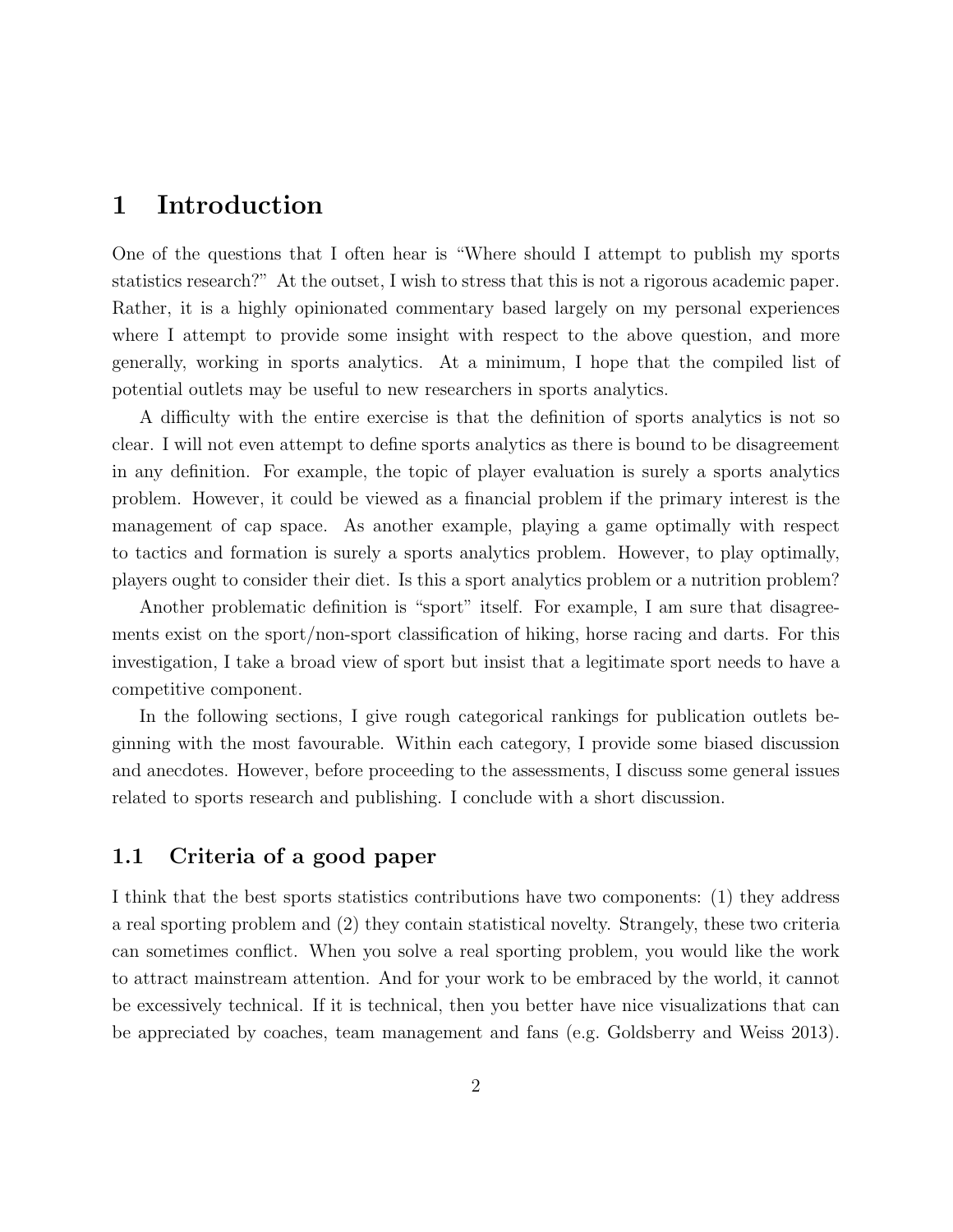The only black-box statistical procedure that I know of that has gained widespread sporting acceptance is the Duckworth-Lewis-Stern (DLS) method used in resetting targets in limited overs cricket (Duckworth and Lewis 1998, 2004, Stern 2016). And in my opinion, the success of DLS was opportunistic - the previous method for resetting targets (i.e. run rates) was widely known to be grossly unfair. Such opportunities in sport are far and few between.

On the other hand, criteria (2) involving statistical novelty is the bread and butter of statistical journals. In many cases, the more technical your paper, the better. The sporting application sometimes seems to be an afterthought to some statistical reviewers. Therefore, for a long time, the sports statistics researcher was trying to serve two masters - the sporting community who shun technical work and the statistics community who love technical work and don't care much about sport. Fortunately, with the acceptance of money-ball thinking (Lewis 2003) the landscape has improved.

I think a researcher needs to carefully appraise the novelty of one's work in order to choose an appropriate outlet. And "novelty" is a grey area measured on a continuum. For example, applying a standard statistical technique in a new setting may be useful, but is not likely to be considered novel by a mainstream statistics journal. However, in some other applied journals where data analyses are the norm, such work may be considered perfectly acceptable.

#### 1.2 Dissemination

When I speak to my colleagues in actuarial science, they tell me that there are only a handful of journals where they consider submitting their manuscripts. The situation is starkly different with sports analytics research.

One of the difficulties in getting a handle on sports analytics research is that it is widely dispersed. More than once, I have submitted manuscripts for publication only to find that I have missed key papers in the literature. Given that sporting problems can have many flavours (e.g. economic, strategic, health related) sports statistics papers are spread across various disciplines, and often exist in journals as one-off papers. And this situation leads to one of the main obstacles facing researchers in sports analytics - they would like their papers to be read and recognized. Having your sports paper buried in an academic journal with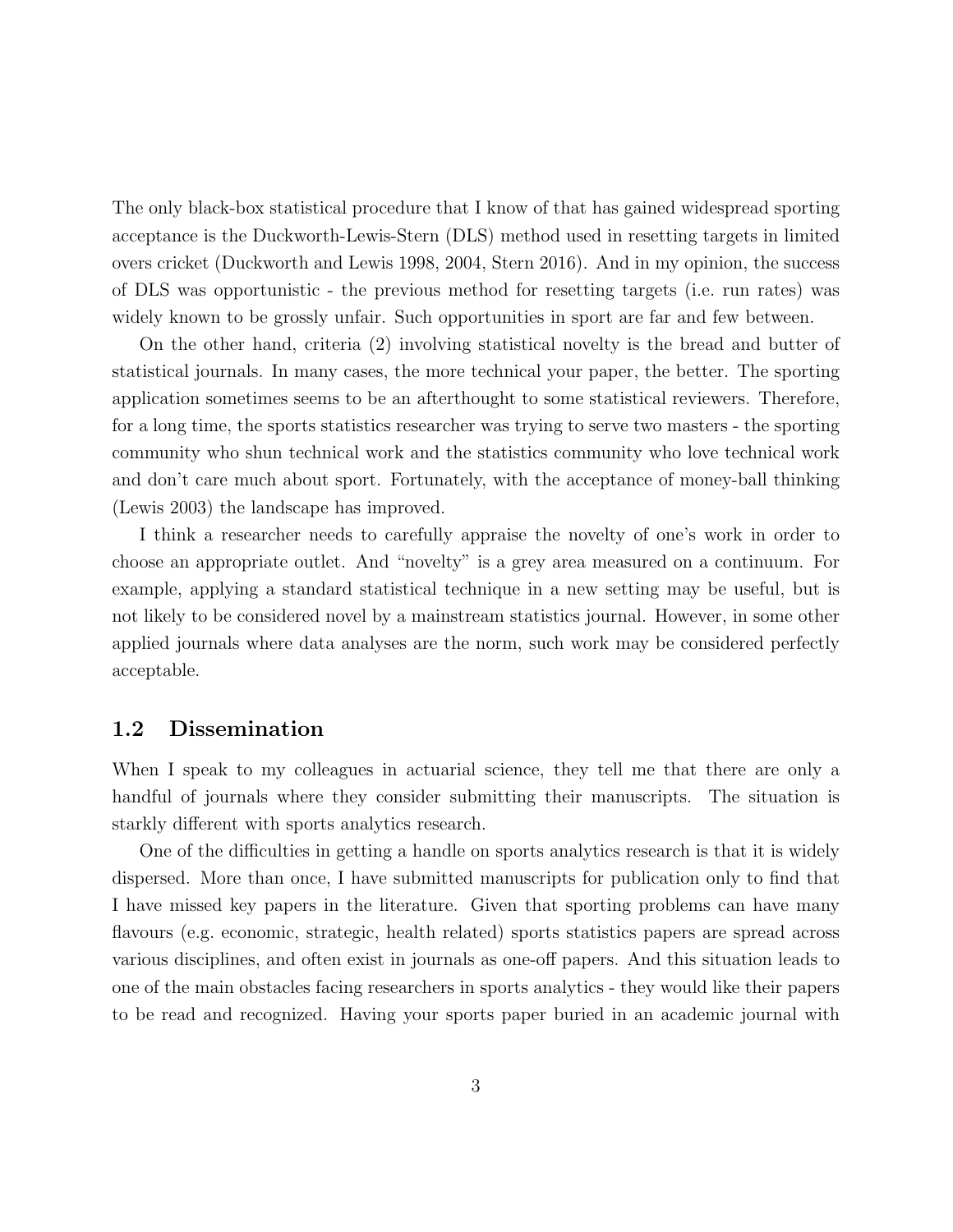little precedent for sports analytics research means that sports practitioners are unlikely to see your work.

#### 1.3 Recognition

As an academic, you also want to receive recognition for your work. It is obviously not good to be perceived as the individual who works on wacky topics that are not considered serious and who publishes in suspect outlets. Therefore, to receive the traditional academic benefits (e.g. tenure, promotions, salary increments, grants, etc), it is in our best interest to publish in academically recognized journals.

And herein lies another issue associated with sports analytics research. My perception is that the field of sports analytics is exploding, more and more people are involved, and more and more people are blogging. I am increasingly finding myself referencing blog articles, and despite the general lack of credible reviewing involving blog papers, not all blog publications are bad. Some of them contain very good ideas. Therefore, a problem that the academic faces is turnaround time. The blogger can write something up, have it appear almost immediately and make an impact. Yet the academic may suffer from publication delay with traditional journals. And with the recently changing landscape (largely due to the big data phenomena), our work can be outdated by the time it appears in print. As a personal example, and this is no criticism of the journal, I first submitted a manuscript (Perera, Davis and Swartz 2018) to the Journal of the Operational Research Society on September 29, 2015. After several revisions, it has been accepted and will appear in the latter stages of 2018 (Issue 11).

#### 1.4 What might you do upon graduation?

If you are a young researcher or perhaps a student, you might be nervous about putting too many eggs in the sports research basket. My response to this is don't be afraid - if you do good work, the good work will be recognized.

Many of the techniques that are used in sports research translate well to other domains. For example, the handling of big data is a skill that is widely sought after in both industry and academia. And big data is becoming an integral part of sports analytics. In the National Basketball Association (NBA), player tracking data records the  $(x, y)$  coordinates of every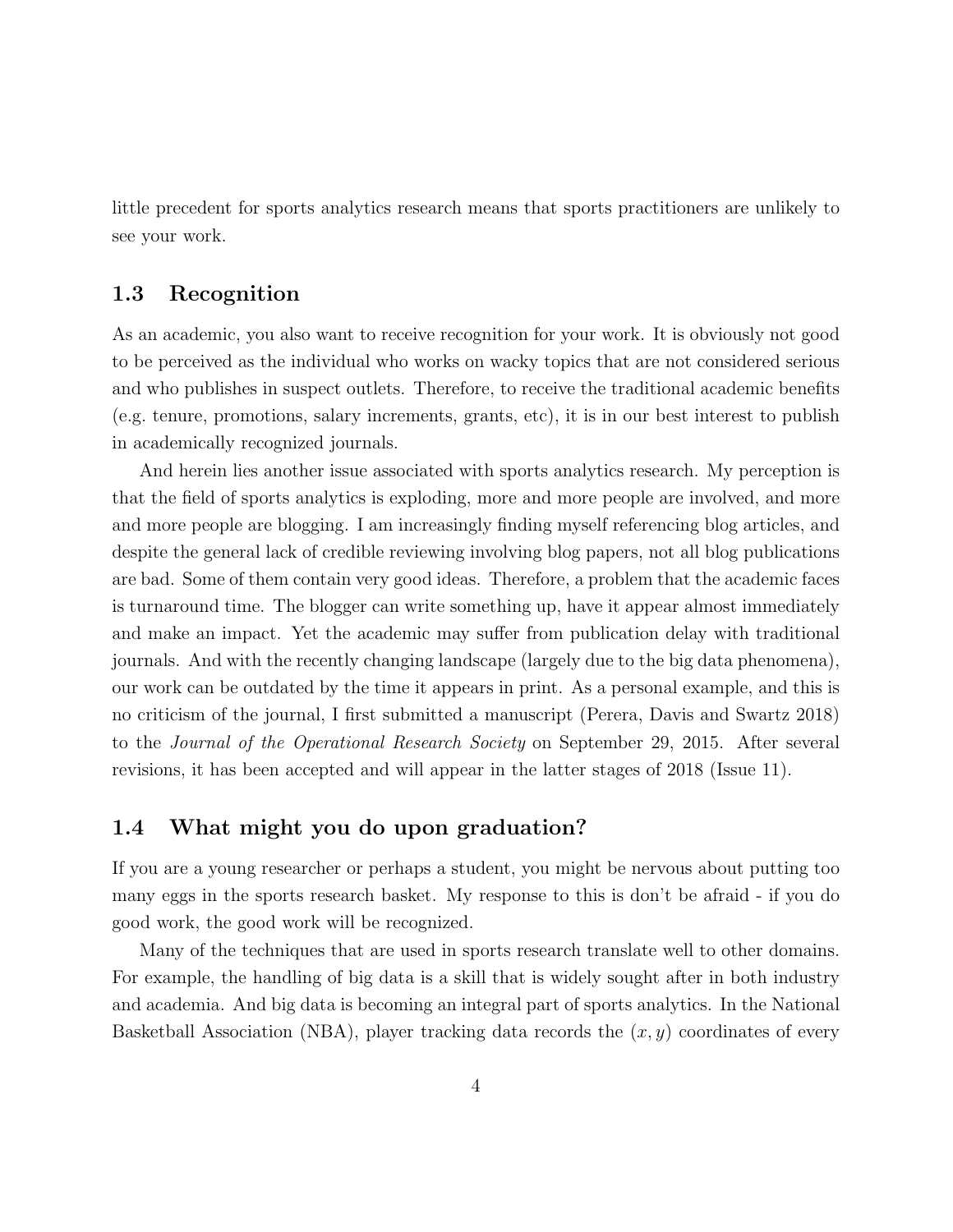player on the court and the ball at a rate of 24 times per second. You can do the arithmetic: 10 players on the court plus the ball, 24 observations/second, 48 minute games, 82 games per season and 30 teams. That is certainly big data. In other leagues, although player tracking is on the horizon, event data may be available. For example, in the National Hockey League (NHL), the company SPORTLOGiQ uses machine learning and optical recognition software to provide detailed event data occurring every 1.2 seconds on average.

In my own department, we have various success stories related to employment and sports analytics. For example, my colleague Luke Bornn is currently VP of Strategy and Analytics for the Sacramento Kings of the NBA, and has hired some of our students. My former MSc student Sarah Bailey is now working in analytics for the Los Angeles Rams of the National Football League (NFL). And three PhD graduates (Saman Muthukumarana, Harsha Perera and Rajitha Silva) are now working in academia as statisticians after completing theses that were entirely or mostly sports related.

One of the things that our "sports students" have experienced during job interviews is that the subject matter of their theses can be easily communicated and that there is often an interested audience.

#### 1.5 Opportunities for sports research

It appears to me that problems in sports are plentiful. A reason for this may be that games are not played optimally. And a reason for lack of optimality may be tradition. Players are often coached by former players who were coached by former players, etc.

Another advantage of doing sports research is that you are often less reliant on others. For example, in biostatistics, it is typically difficult to do cutting edge research if you don't have a medical team supplying you with both data and problems. The beauty of sports research is that you are the subject matter expert. I have been playing and watching sports on television my entire life, and this has given me intuition for sports problems.

Our intuition regarding sport also facilitates modelling. We typically know what to measure in terms of performance (e.g. goals), we have at least a vague understanding of which covariates are important, games typically terminate in pre-defined amounts of time and sporting matches adhere to well defined rules. Most importantly, data are often available.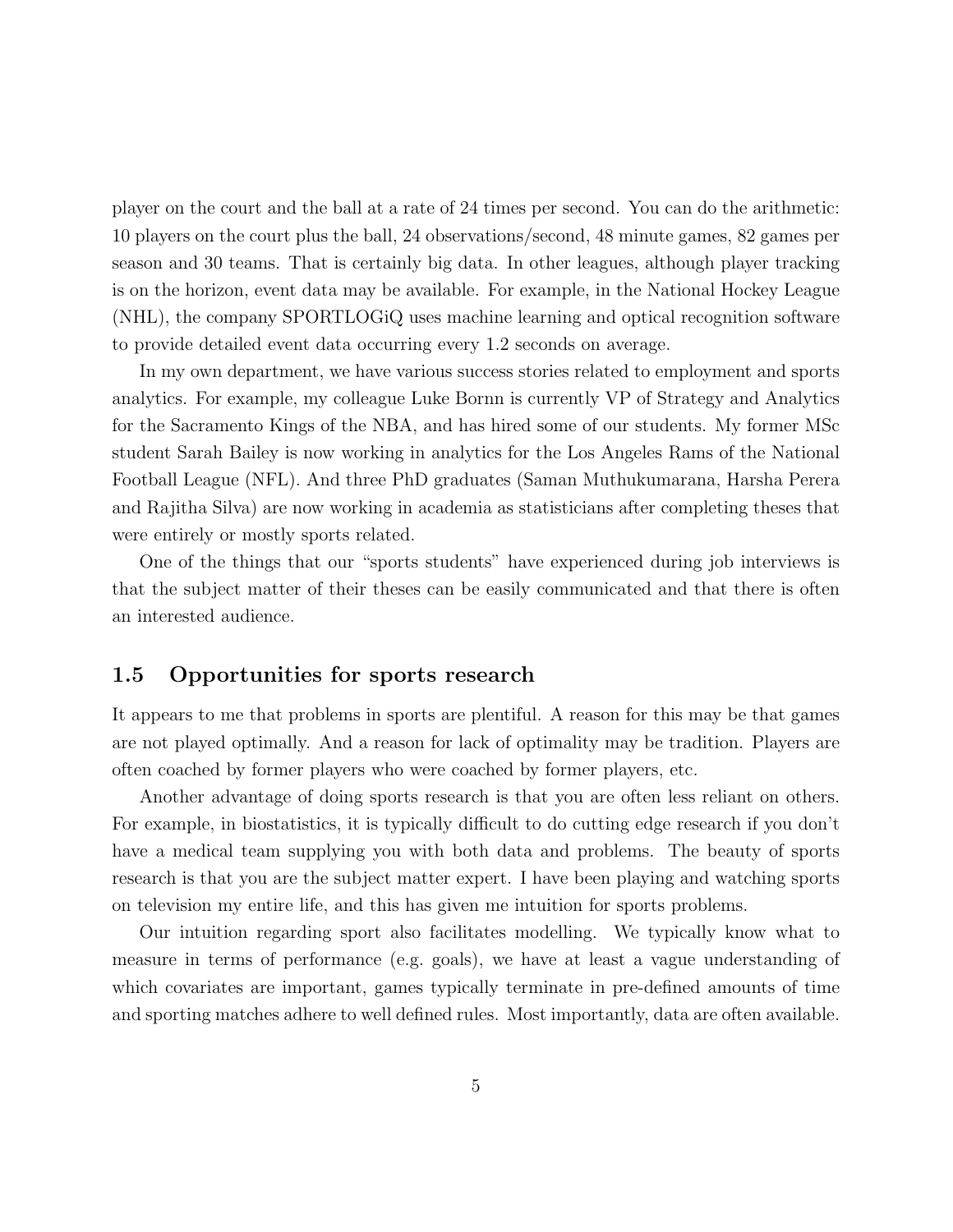### 2 Sports Statistics Journals

There are not many pure sports statistics journals. However, at the top of this very short list is the

• Journal of Quantitative Analysis in Sports (JQAS)

JQAS is the best outlet for your sports statistics paper. It was founded in 2005 as a Berkeley Electronic Press (Bepress) publication where Ben Alamar served as the founding Editor from 2005-2011. In 2011, the journal became a publication of the American Statistical Association (ASA) where Jim Albert assumed the role of Editor and served from 2011-2014. The takeover was a monumental step for sports statistics researchers as the ASA seal of approval provides instant academic credibility for JQAS publications.

When you submit a manuscript to  $JQAS$ , you are guaranteed to have your paper handled by people who actually appreciate sport and who have statistical expertise. It is not easy to publish in JQAS; from July 2014 through June 2017, they had only a 10.8% acceptance rate (Glickman 2017). However,  $JQAS$  tends to review work quickly, and in my opinion, it is the flagship publication for sports analytics. It is also my impression that the  $JQAS$ editorial board is willing to work with authors; if they see a glimmer of a good idea in your manuscript, they may help you see it through to publication. Your JQAS paper will be visible to the sports analytics community and it will be recognized as a solid statistical contribution. What you do need to keep in mind is that JQAS is an ASA publication. Therefore, your paper ought to have significant novelty and it ought to involve data. In the near future, JQAS will likely have an impact factor, and this will open the door further for authors who require such accreditation.

A second quantitative sports journal that is gaining recognition is the

• Journal of Sports Analytics (JSA)

which was founded in 2015. The focus of  $JSA$  is a little different than  $JQAS$ . While  $JQAS$  is statistical, JSA entertains papers from other quantitative disciplines. JSA is less concerned with technical novelty but wants to see practical sporting contributions. JSA has a nonacademic advisory board consisting mostly of analytics insiders from professional sports teams. For example, the celebrity Mark Cuban of the Dallas Mavericks is a member of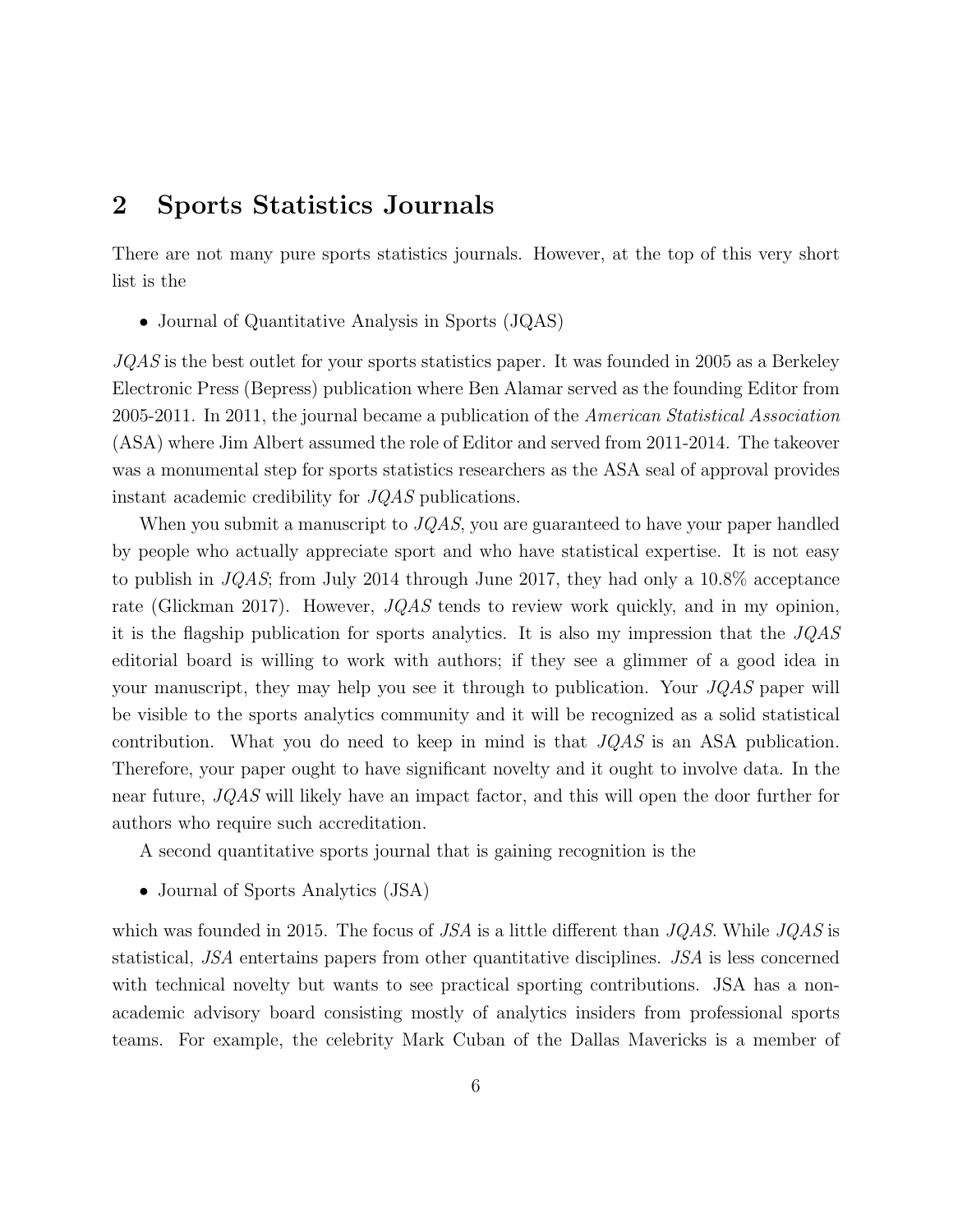the Advisory Board. Currently, JSA produces two issues a year; I believe that keeping the number of publications low helps maintain standards.

### 3 Operations Research Journals

As a statistician, you may find it strange that I am providing a strong endorsement for journals from the field of Operations Research (OR) or Operational Research as it is known in the UK. The focus of OR may be described as decision making using quantitative tools. In my experience, OR journals are often open to sporting contributions. More generally, OR journals appear to be open to most application areas where problem solving techniques can be brought to the table. I believe that the field of OR puts considerable value on the problem solving component of research. Table 1 provides a list of OR journals and related Management journals which are sympathetic to articles on sports analytics. I have listed the number of sports papers that have appeared in these journals over the five year window 2013-2017. There may be other good OR/Management journals for sports analytics research; the journals listed in Table 1 are those that have come to my attention over years of research and those which have a high SCImago ranking (i.e. in the second quartile or above amongst Operations Research and Management Science journals). Manana-Rodriguez (2015) provides a critical review of SCImago rankings. Perhaps it is fair to say that the leading sport-friendly journals EJOR and JORS contain more papers on sports such as cricket and soccer, and have less of an American focus. The publication numbers for IMAJMM was aided by 8 papers that appeared in a special issue on "Mathematics in Sport" in 2013 (Volume 24, Issue 3).

One of the more popular OR-management topics is scheduling. Obviously, there are scheduling applications in sport. OR and management journals are also keen on resource allocation and efficiency assessment; this topics can also involve sport. For me, these topics are on the periphery of sports analytics since they are less concerned about the way sport is played.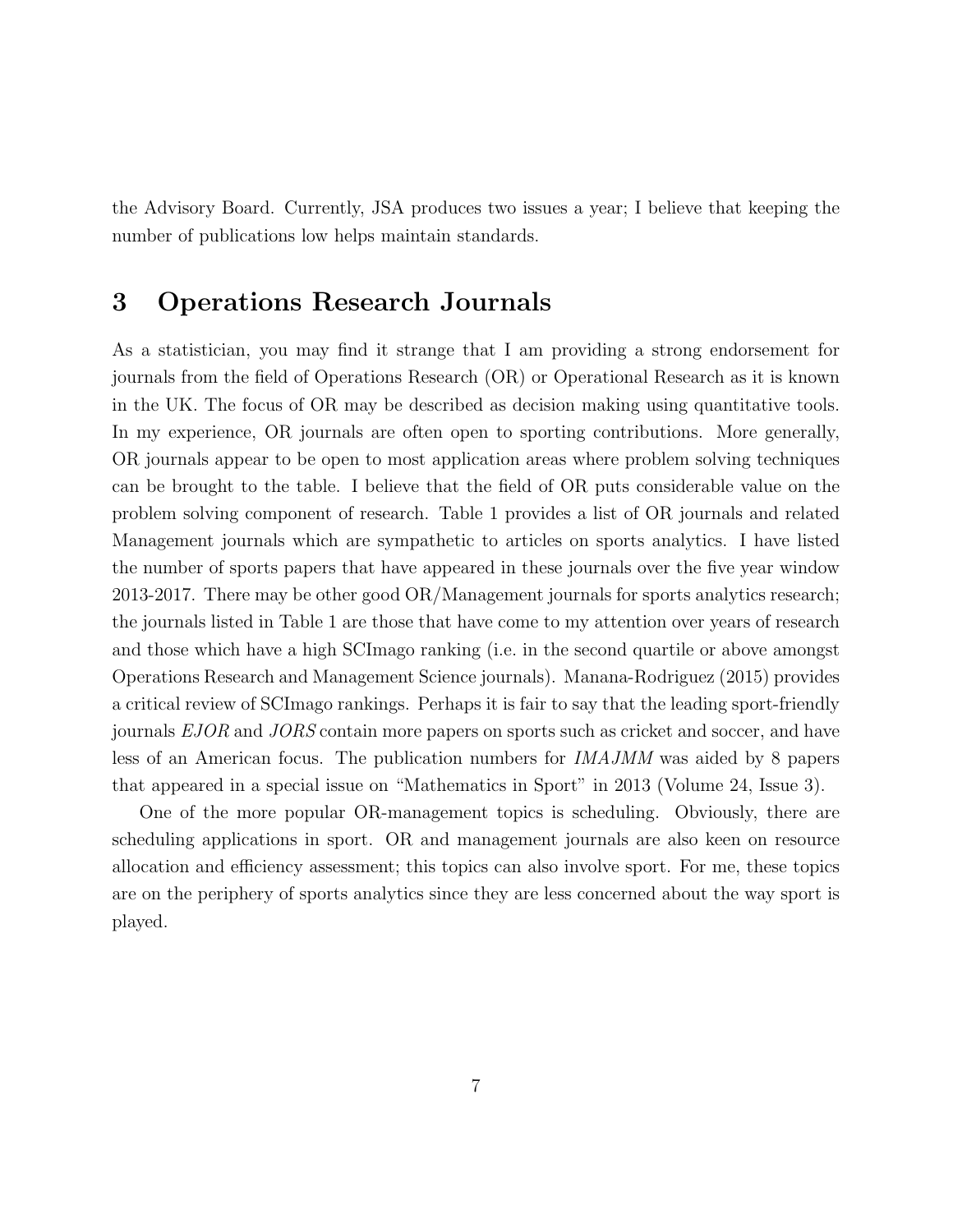| Journal                                            | <b>SJR</b> | Sports Pubs    |
|----------------------------------------------------|------------|----------------|
| European Journal of Operational Research (EJOR)    | 2.505      | 17             |
| IMA Journal of Management Mathematics (IMAJMM)     | 0.857      | 10             |
| Journal of the Operational Research Society (JORS) | 1.004      | 9              |
| Management Science                                 | 3.885      | 6              |
| Annals of the Operations Research                  | 1.009      | 6              |
| Interfaces                                         | 0.837      | $\overline{4}$ |
| Operations Research                                | 2.940      | $\overline{2}$ |
| Computers and Operations Research                  | 2.326      | 2              |

Table 1: The 2016 SCImago Journal Rank (SJR) and the number of sports articles published in selected OR-type journals over the five-year window 2013-2017.

### 4 Mainstream Statistics Journals

I will begin by sharing two short and possibly amusing stories related to publishing in mainstream statistics journals.

**Story**  $\#1$ : Back in 2008, I had a cricket paper that I thought was a nice contribution; it contained statistical modelling, statistical computing and utilized detailed ball-by-ball data that had not previously been exploited in cricket analytics. I was feeling good and was contemplating which lucky journal should receive my outstanding paper. I was thinking maybe an Indian journal where they truly appreciate the game of cricket. I came across the following description of *Statistical Methodology*, the Official Journal of the *International In*dian Statistical Association. It read, "Statistical Methodology provides a forum for original, high-quality articles on contemporary statistical theory as well as significant applications." I thought to myself, perfect, that's the journal for me. Within 20 minutes of my submission to Statistical Methodology (now discontinued after 33 volumes), I received the following email:

I am sorry to inform you that your manuscript is not suitable for Statistical Methodology.

I think the lesson from this story (which I have experienced more than once) is that some statisticians don't want anything to do with a sports paper. It is beneath their dignity.

**Story**  $\#2$ **:** Later, that same paper that was rejected by *Statistical Methodology* was sent to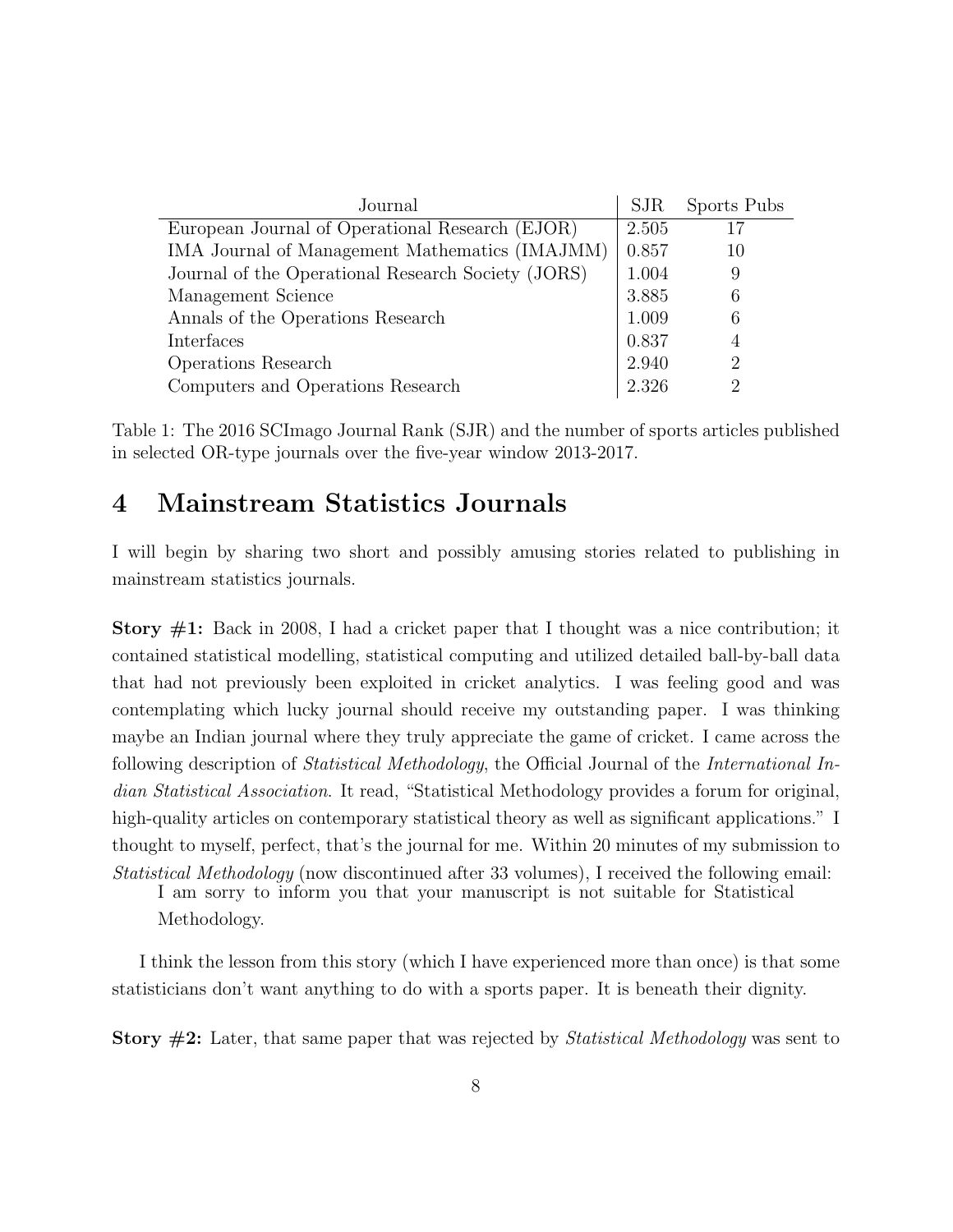The Canadian Journal of Statistics (CJS). This was a bold move on my part as I had never seen a sports contribution in CJS. I think CJS was nervous of our paper. We received seven (yes, 7!) reports; reports from five referees, an Associate Editor and the Editor. The reports totalled 15 pages. Our paper which was eventually published in CJS consisted of 18 pages (Swartz, Gill and Muthukumarana 2009).

Years later, the Editor (Paul Gustafson) told me that it was his practice to send out papers to multiple reviewers knowing that not all of them always respond. In the case of our paper, everybody responded, and they had experts from everywhere - computation, Bayes, cricket, etc.

I think that one of the take-home lessons from this experience (and other publication adventures) is that people have strong opinions on sport. I have found that reviewers often treat the assumptions in sports modelling in a very critical way. And I suppose this is a good thing. Reviewers typically have more to say about my sports applications than when I write about other applied topics. It seems that most everyone is an expert when it comes to sports analytics, including my barber and my bus driver.

Overall, I am suggesting that you may need a thick skin when submitting to mainstream statistics journals. Your sports contribution may simply be a non-starter for some editors and some reviewers. However, I think there are more reasonable people out there than unreasonable people. So, you might take a shot and submit your paper to a statistics journal. And I think that some of the very best statistics journals will take your sports research seriously. Keep in mind that your work should have a significant statistical contribution for publication in a top statistics journal.

Table 2 lists mainstream statistics journals that have come to my attention as having a track record of being sport friendly. Some of these journals are highly regarded. The nontechnical magazine Chance is without doubt the leader in statistical articles on sport, and the tally in Table 2 does not include the on-again, off-again column "A Statistician Reads the Sports Pages". Although JASA has only one sports publication in the window, they had a special issue on "Statistics in Sports" in 1994 where 8 papers were published. I suggest that the statistics for TAS in Table 2 are misleading; TAS has a long history of publishing sports papers. In addition to the two papers that appeared in the window, TAS has three more sports manuscripts have been accepted and will likely appear in 2018. I was surprised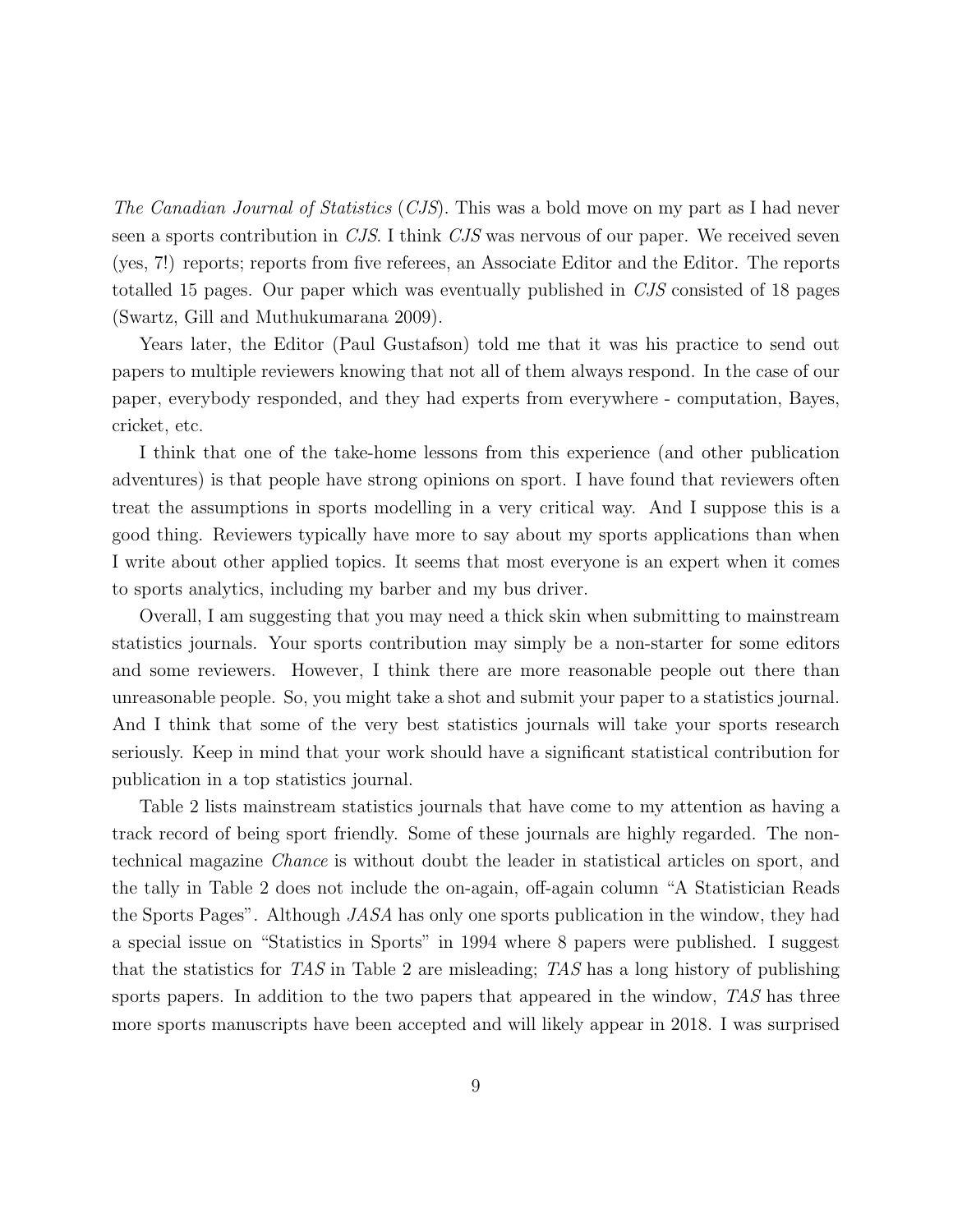to find only one sports article in the  $A\&NZJS$ ; they have published a couple of my sport papers over the years, and I know that they are open to sporting contributions.

| Journal                                                       | <b>SJR</b> | Sports Pubs    |
|---------------------------------------------------------------|------------|----------------|
| Chance Magazine                                               | NA         | 12             |
| Journal of the Royal Statistical Society, Series A            | 1.368      | 8              |
| Journal of Applied Statistics                                 | 0.402      | 8              |
| Journal of Data Science                                       | NA         | $\overline{4}$ |
| The Annals of Applied Statistics                              | 1.793      | 3              |
| The American Statistician (TAS)                               | 0.517      | $\overline{2}$ |
| South African Statistical Journal                             | 0.122      | 2              |
| Journal of the American Statistical Association (JASA)        | 2.869      |                |
| The Australian and New Zealand Journal of Statistics (A&NZJS) | 0.365      |                |
| Statistica Neerlandica                                        | 0.402      |                |
| Brazilian Journal of Probability and Statistics               | 0.470      |                |

Table 2: The 2016 SCImago Journal Rank (SJR) and the number of sports articles published in selected mainstream statistics journals over the five-year window 2013-2017.

# 5 Special Issues

I love special issues on sports analytics. You know that your work is going to be reviewed in a fair context. You can also expect some exposure for your work since a collection of sport papers is more likely to attract attention than an isolated sports paper. Because sports analytics is now a hot topic, more and more special issues on sport are being considered. Here is a sampling of some recent special issues in sport:

- Statistical Analysis and Data Mining: The ASA Data Science Journal Sports Analytics Special Issue (volume 9, issue 5 in 2016)
- Data Mining and Knowledge Discovery Special Issue on Sports Analytics (volume 31, issue 6 in 2017)
- Electronic Journal of Applied Statistical Analysis Special Issue on Statistics in Sports (volume 10, issue 3 in 2017)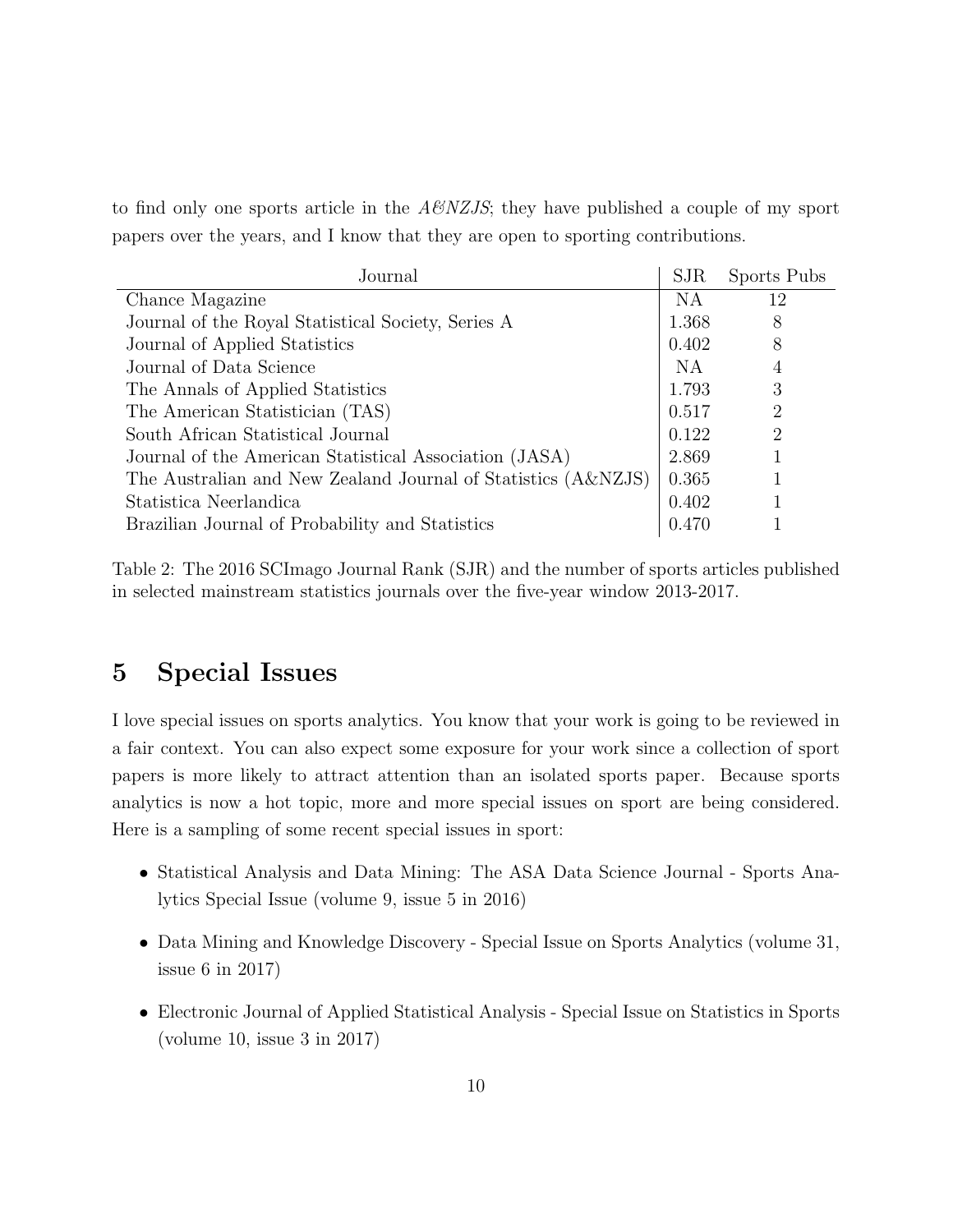- Machine Learning Special Issue on Machine Learning for Soccer (publication likely in 2018)
- International Journal of Forecasting Special Issue on Forecasting in Sports (publication likely in 2018)

One of the "tricks" these days is to have special issues tied to conferences (see Section 8). The publication opportunity provides an incentive for researchers to attend the conference. For example, the Athens Institute for Education and Research organizes an annual conference on sport. This conference is sponsored by the Athens Journal of Sports where many of the conference papers eventually appear.

Along the same lines as special issues in sport, I believe that edited books on sport provide an excellent opportunity for disseminating your work. The drawback here is that you typically need an invitation to write a chapter. There have been a number of sports analytics books that have been written over the years. At the moment, the Handbook of Statistical Analyses in Sports edited by Albert et al. (2017) provides the most current snapshot of research in sports analytics.

### 6 Sports Science Journals

There are many sports science journals. For example, a quick internet search on "sports science" (www.scimagojr.com/journalrank.php?category=3699) reveals 128 journals.

Although sports science journals may publish articles that are interesting to a statistician, the focus is different. The scope of these journals tends to be on topics such as physiology, training, exercise, psychology, biochemistry, biomechanics, health and medicine. The papers are also typically experimental in nature.

Here are some sports science journals that may entertain sporting contributions with a greater mathematical/statistical perspective:

- Journal of Sports Science and Medicine
- Journal of Sports Sciences
- European Journal of Sport Science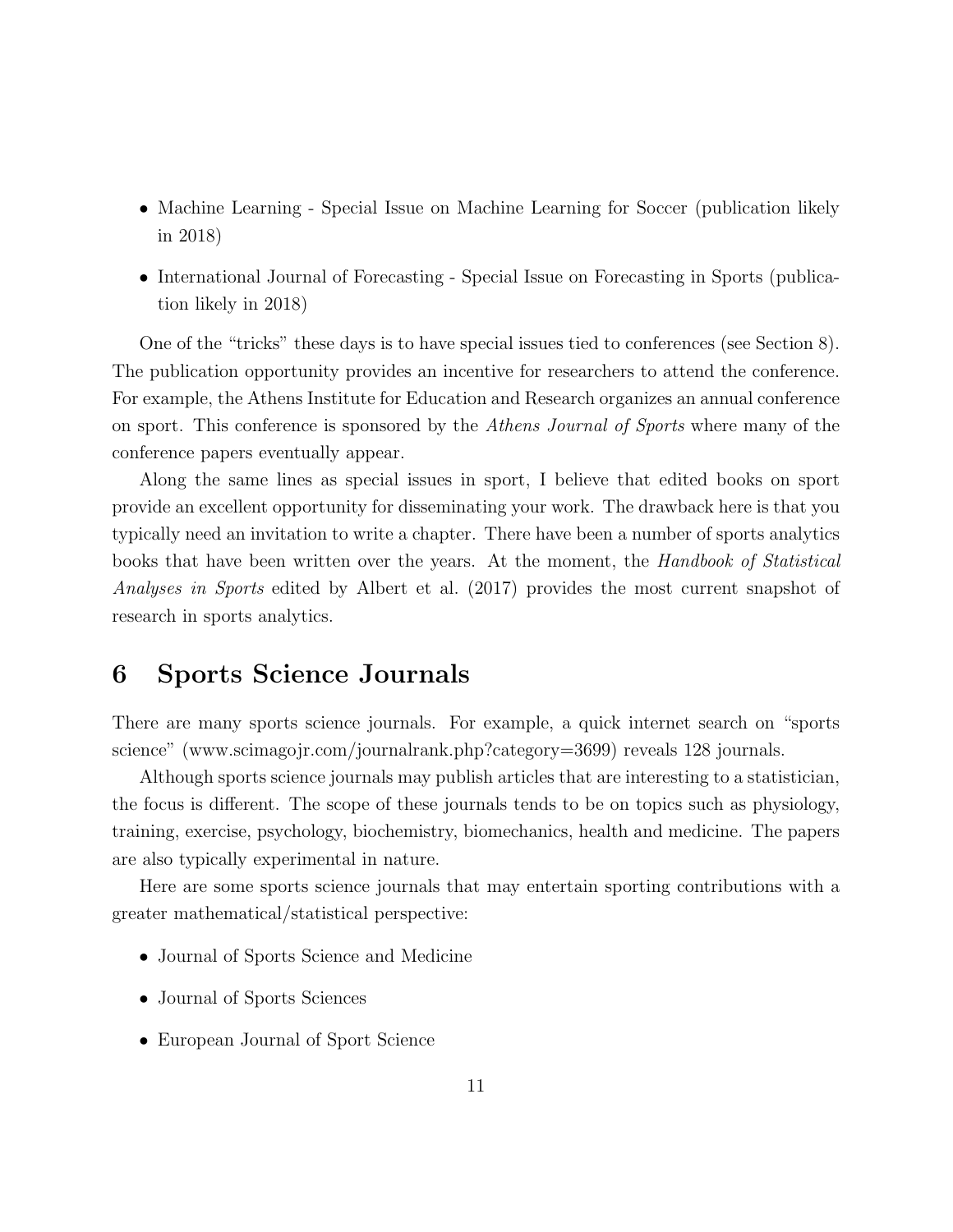• Journal of Human Sport and Exercise

# 7 Other Journals

I admit that I do not have familiarity with all journals that publish sports papers. And because we are now in section 7 of the categorical assessment, one might assume that the following journals are lesser journals in some respect. This is not the case. Rather, I am merely listing journals that you may consider; I simply don't have much experience with these journals. I do not believe that any of the following journals are particularly statistical. The first list contains journals that contain "sport" in their title. You would think that this is a positive sign.

- Sports Engineering
- International Journal of Computer Science in Sport
- International Journal of Sports Science and Engineering
- Sport and Society
- Sport Management Review
- Sport Business and Management
- Athens Journal of Sports
- International Journal of Performance Analysis in Sport
- International Journal of Sport Management and Marketing
- International Journal of Sport Science and Coaching
- South African Journal for Research in Sport, Physical Education and Recreation

A journal which does not fit into any of the aforementioned categories is the International Journal of Forecasting *(IJF)*. *IJF* is neither OR, nor statistical, nor has "sport" in its title.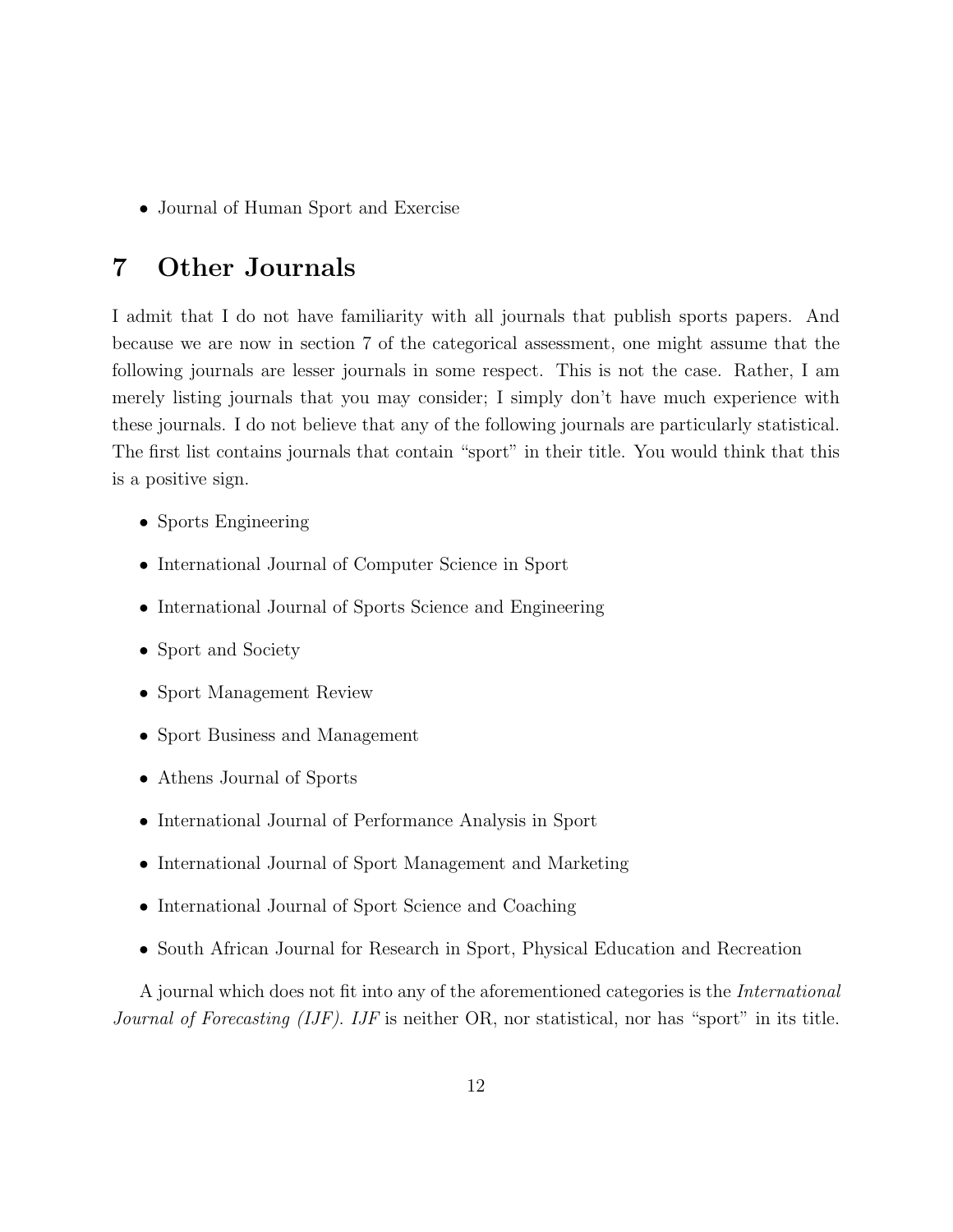Yet IJF has a 2016 SCImago rank of 1.685 and has published three sporting papers over the five-year window 2013-2017 in addition to the special issue mentioned in Section 5.

You may have observed that I did not include any economics journals in the lists. I do know that there are some economics journals that publish sports papers such as the Journal of Sports Economics. Personally, I have had bad experiences with economics journals. My impression is that you need to speak their language, and I have not figured out how to do that.

I have also not discussed any journals that are sport specific (e.g. International Journal of Golf Science). Whereas these journals may accept your analytics paper, they tend to be everything for everyone in the sport, covering topics from the social sciences to the hard sciences.

## 8 Conference Proceedings

Conference proceedings are perceived differently across different academic disciplines. For example, I know that in Computing Science, there are conferences where presenting a paper is considered a major achievement. At the other end of the spectrum, I know of meetings where anybody can present on any topic as long as they pay their registration fee.

That being said, there are three longstanding meetings in sports analytics that produce proceedings. They are:

- Mathematics and Computers in Sport Conference (a biennial Australian meeting that began in 1992)
- MathSport International (a biennial meeting that began in 2007 which is held in either the UK or in Europe)
- MIT Sloan Analytics Conference (now an annual meeting that began in 2000)

The above meetings are all enjoyable but are different. For example, in the early days, I think it is fair to say that the Sloan meeting was largely attended by industry insiders and those seeking analytics positions. In those days, you might not have heard much groundbreaking research since teams are reluctant to give away their "secrets". In the last few years,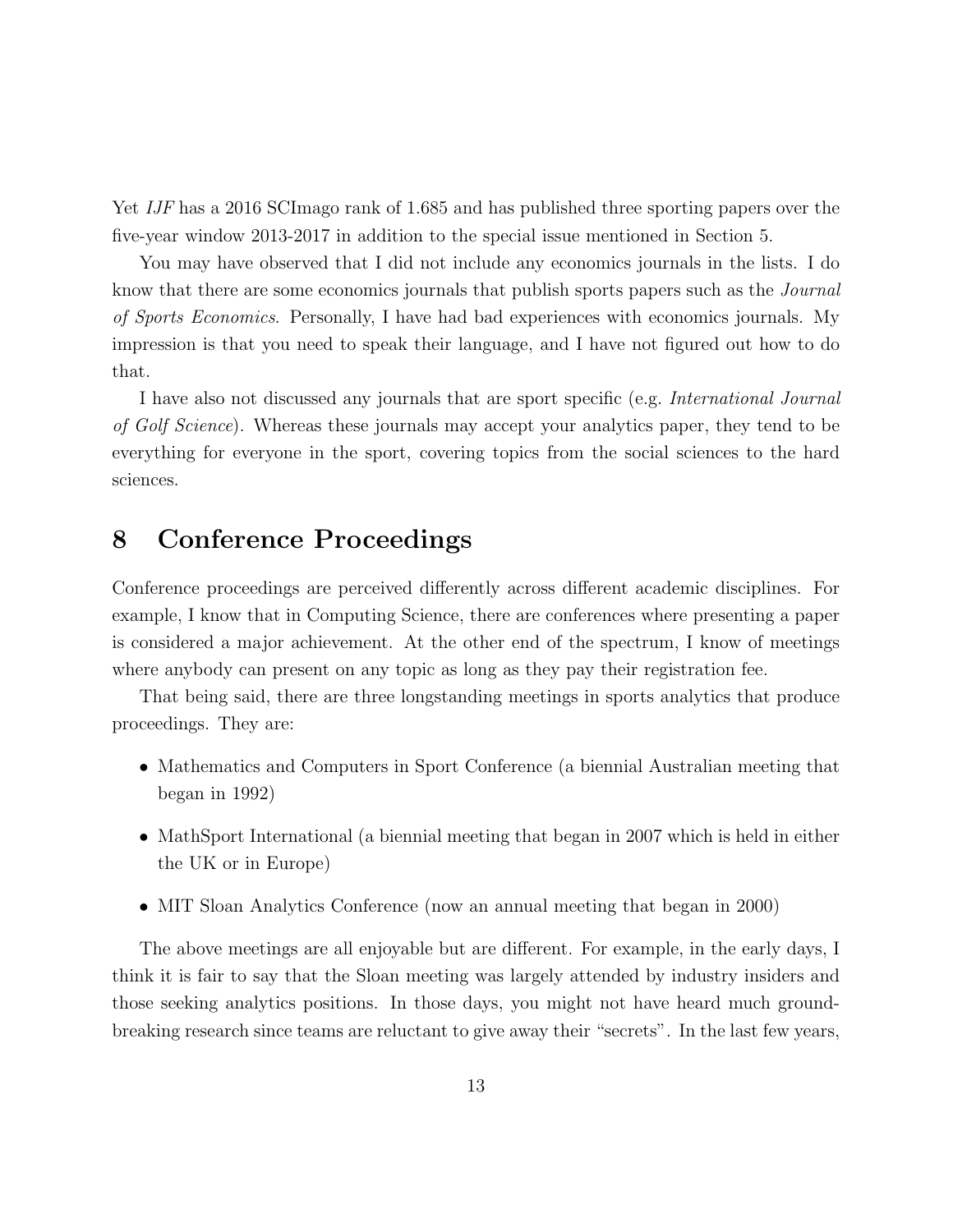Sloan has grown to the point where the meeting is sold out, it attracts a media frenzy, there is a fierce competition for speaking slots and the presentations are high-level. The Sloan meeting still has an aura of a business meeting; perhaps this is not surprising given that Sloan is the MIT School of Management. To their credit, the Sloan conference maintains a webpage (www.sloansportsconference.com) where video presentations and papers can be accessed. The other two sport conferences have more of an academic flavour. MathSport International now makes their proceedings available (www.mathsportinternational.com/previous.html). With the Mathematics and Computers in Sport Conference, it is difficult to get your hands on the proceedings unless you attend the conference.

Sports Science groups also have their own meetings with proceedings. For example, the European College of Sports Science hosts a large annual Congress from which they maintain a Book of Abstracts. However, my impression is that they don't care greatly about technical work and statistics in particular. You may wander around the meeting for days and not find anybody of your type.

### 9 Blog Sites

The danger with blog sites is that there are limited controls on quality. But clearly, blog sites provide a great avenue for sharing ideas. Sometimes the demarcation between a blog site and the site of a professional organization which enforces standards is blurred. Most of the popular sports blog sites are sport specific and some are backed by news organizations. There are too many sites to list. Here is a sampling of some sites that contain more thoughtful analytics discourse than ranting:

- General Sports FiveThirtyEight (fivethirtyeight.com)
- Basketball HoopsHype (hoopshype.com) and 82games (82games.com)
- Baseball FanGraphs (fangraphs.com)
- Hockey Hockey-Graphs (hockey-graphs.com)
- Football Football Outsiders (footballoutsiders.com)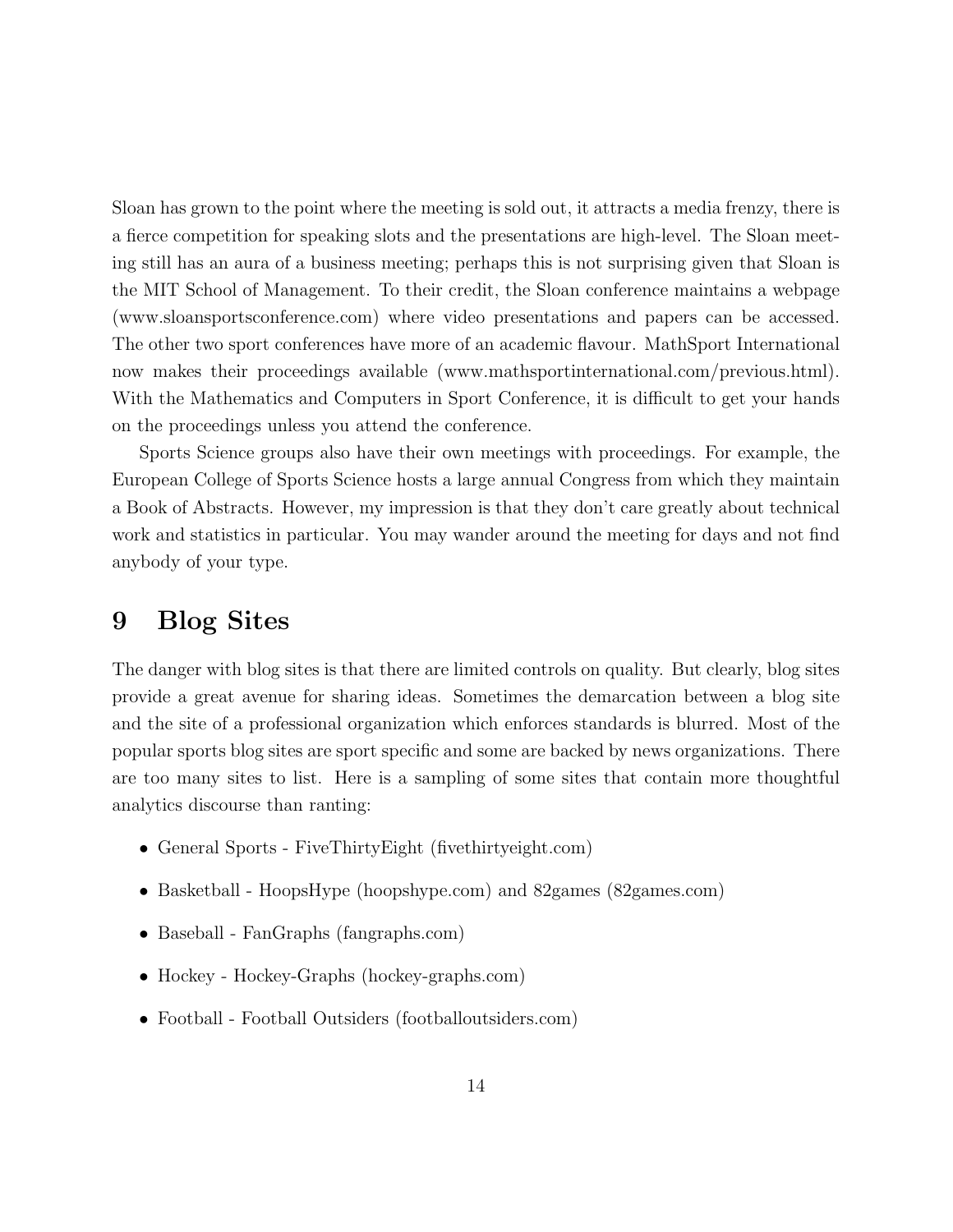• Soccer - StatsBomb (statsbomb.com) and 5 Added Minutes (5addedminutes.com)

There have been some good sports analytics blog sites (e.g. WAR On Ice, Advanced Football Analytics) that have been discontinued. In both of these cases, the bloggers' skills were recognized and more lucrative positions were offered in the sports world.

### 10 Discussion

I hope that this opinionated discussion may be helpful to those considering research in the expanding field of sports analytics. In recent years, sports datasets have become larger, are more widely available and have increasingly complex structures. With such developments, the opportunity for sports analytics research is great. In discussing quantitative research in golf, Larkey (1998) provided the following quote which also seems relevant to the general field of sports analytics:

Some of these theoretical and and methodological issues may turn out to be at least as important as the nth marginal contribution to heavily studied, more traditional areas.

Whereas the major sports have received the most attention in sports analytics, the opportunity to do work in smaller sports and women's sport is vast. Do good work, and get your work out there for people to read. Good luck.

#### 11 References

- Albert, J.A., Glickman, M.E., Swartz, T.B. and Konig, R.H. Editors (2017). Handbook of Statistical Methods and Analyses in Sports. Chapman & Hall/CRC Handbooks of Modern Statistical Methods.
- Duckworth, F.C. and Lewis, A.J. (1998). A fair method for resetting targets in one-day cricket matches. Journal of the Operational Research Society, 49, 220-227.
- Duckworth, F.C. and Lewis, A.J. (2004). A successful operational research intervention in one-day cricket. Journal of the Operational Research Society, 55, 749-759.
- Glickman, M.E. (2017). Discussion of practical problems in Sports Analytics. JQAS Invited Session 490 at the Joint Statistical Meetings, Baltimore.